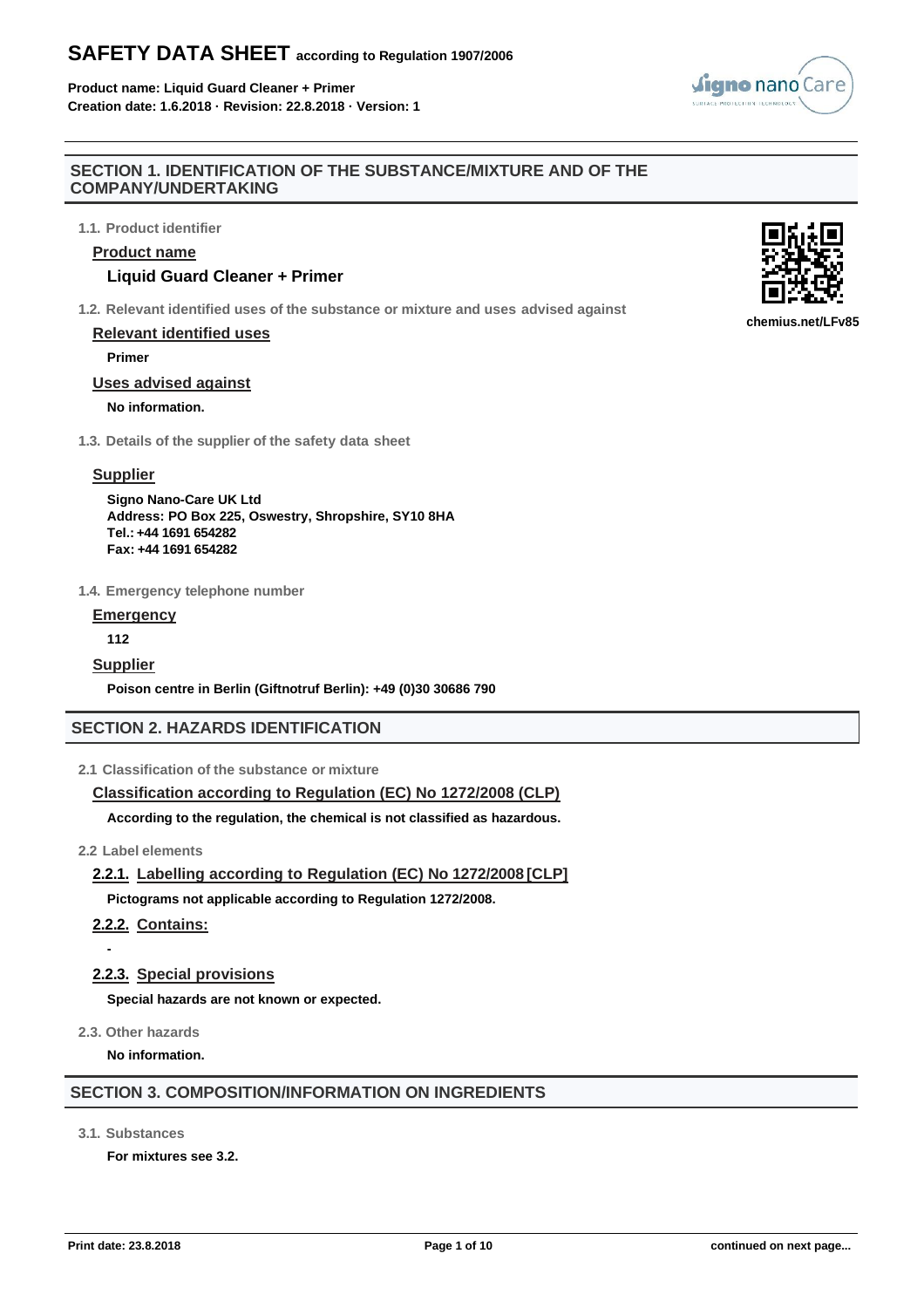

#### **3.2. Mixtures**

**Theformulationdoesnotcontaindangeroussubstancesoringredients,whichwouldneedtobedeclaredonthesafetysheet.**

## **SECTION 4. FIRST AID MEASURES**

#### **4.1. Description of first aid measures**

#### **General notes**

When in doubt or if symptoms do not disappear seek medical help. Show the Safety data sheet and label to the physician. Never **give anything by mouth toan unconscious person. Place patient stably inside position for transportation.**

#### **Following inhalation**

**Remove patient to fresh air-move out of dangerous area. If symptoms persist seek medical attention.**

#### **Following skin contact**

Take off all contaminated clothing. Wash affected skin areas thoroughly with plenty of water and soap! If feeling unwell seek **medical help.**

## **Following eye contact**

**Remove contactlenses.Immediately flusheyes withrunningwater, keepingeyelids open. Ifirritationpersist,seek professional medical attention.**

## **Following ingestion**

Do not induce vomiting. Consult a physician. Show the physician the Safety Data Sheet or label. Never give anything by mouth to **an unconscious person.**

#### **4.2. Most important symptoms and effects, both acute anddelayed**

#### **Inhalation**

**Excessive exposure to spray mist, fog, or vapour may cause respiratory irritation.**

#### **Skin contact**

**Contact with skin may cause irritation (redness, itching).**

#### **Eye contact**

**Contact with eyes can cause irritation (redness, tearing, pain).**

#### **Ingestion**

**May cause abdominal discomfort. May cause nausea/vomiting and diarrhea.**

**4.3. Indication of any immediate medical attention and special treatmentneeded**

#### **Treat symptomatically.**

## **SECTION 5. FIREFIGHTING MEASURES**

#### **5.1. Extinguishing media**

#### **Suitable extinguishing media**

**Use extinguishing measures that are appropriate to local circumstances and the surrounding environment.**

#### **Unsuitable extinguishing media**

**Full water jet.**

#### **5.2. Special hazards arising from the substance or mixture**

#### **Hazardous combustion products**

The product itself does not burn. In case of heating harmful vapours/gases can be generated. In the event of fire the following can **be generated: carbon monoxide (CO), carbon dioxide (CO<sup>2</sup> ). Phosphorus oxides**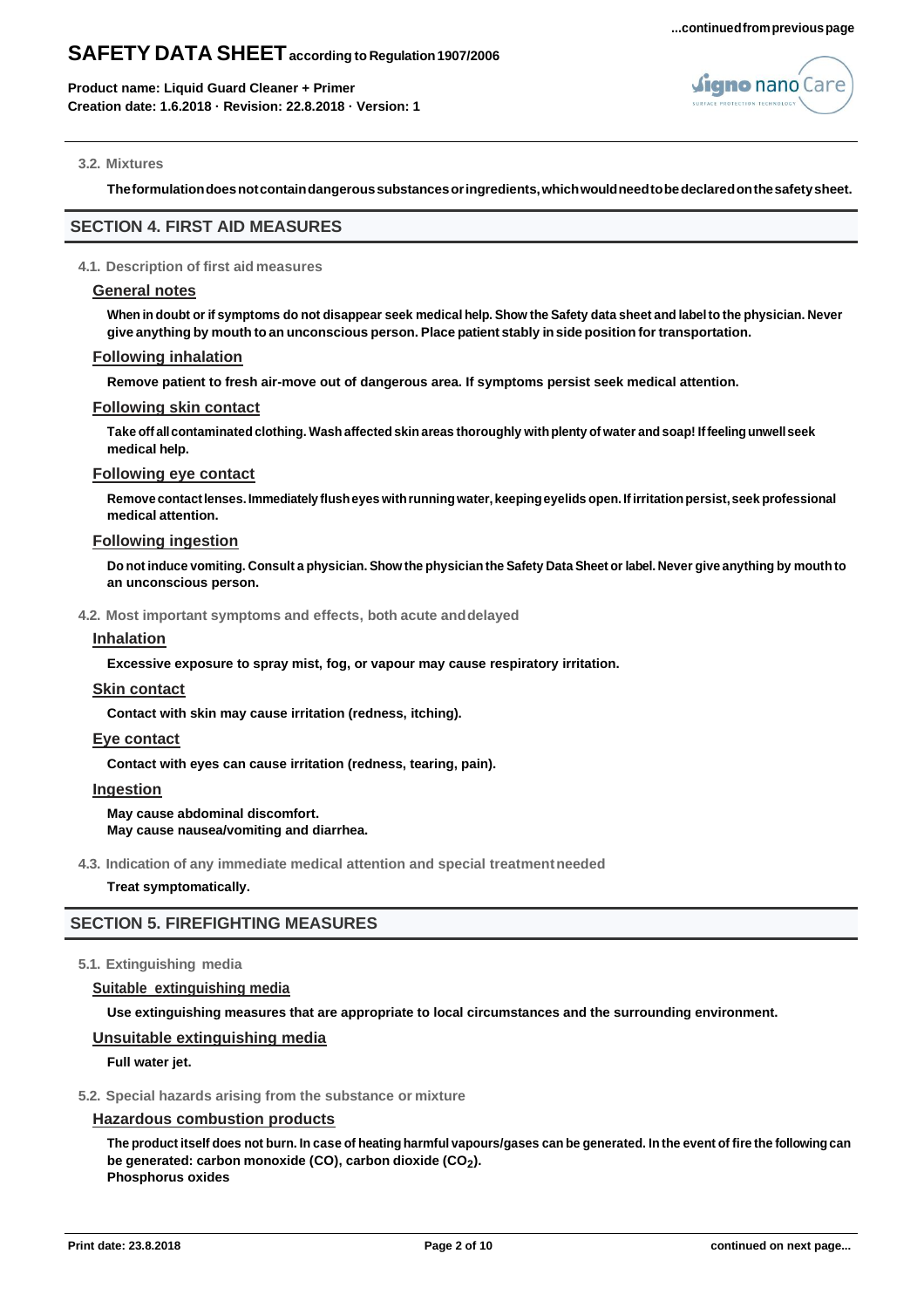

### **5.3. Advice for firefighters**

#### **Protective actions**

Cool containers at risk with water spray jet. If possible remove containers from endangered area. In case of fire or heating do not **breathe fumes/vapours. Prevent spillage of extinguishing agents into sewers and water courses.**

#### **Special protective equipment for fire-fighters**

Fire-fighters should wear appropriate protective clothing for fire-fighters (including helmets, protective boots and gloves) (EN469) **and self-contained breathing apparatus (SCBA) with a full face-piece (EN 137) .**

#### **Additional information**

Contaminated firefighting water must be disposed of in accordance with the regulations; do not allow to reach the sewage system.

## **SECTION 6. ACCIDENTAL RELEASE MEASURES**

**6.1. Personal precautions, protective equipment and emergency procedures**

#### **6.1.1. For non-emergency personnel**

**Protective equipment**

**Use personal protective equipment (Section 8).**

#### **Emergency procedures**

**Ensure adequate ventilation.Prevent access tounprotectedpersonnel. Noaction shallbe takeninvolving any personalrisk or without suitable training.Evacuate thedanger zone. Donot breathe vapour or mist.Avoidcontactwithskin, eyes andclothing.**

#### **6.1.2. For emergency responders**

**Use personal protective equipment.**

#### **6.2. Environmental precautions**

Do not allow product to reach water/drains/sewage systems or permeable soil. If larger amounts are released call fire brigade or **information centre.**

#### **6.3. Methods and material for containment and cleaningup**

## **6.3.1. For containment**

**-**

## **6.3.2. For cleaning up**

**Take up mechanically andcollectinsuitable container anddispose accordingtocurrentregulations. Absorb product(withinert material),collectitinspecialcontainer anddispose itaccordingtovalidregulations onhandlingwithwaste.Ventilatethepermises. Prevent release into the sewer, water, basements or confined areas.**

## **6.3.3. Other information**

**See Section 7: safe handling.**

**6.4. Reference to other sections**

**See also sections 8 and 13.**

## **SECTION 7. HANDLING AND STORAGE**

**7.1. Precautions for safe handling**

#### **7.1.1. Protectivemeasures**

#### **Measures to prevent fire**

**Ensure adequate ventilation.** 

**Measures to prevent aerosol and dust generation**

**Use general or local exhaust ventilation to prevent inhaling vapours and aerosols.**

**Measures to protect the environment**

**Do not discharge into drains, surface water and soil. After use immediately close container tightly.**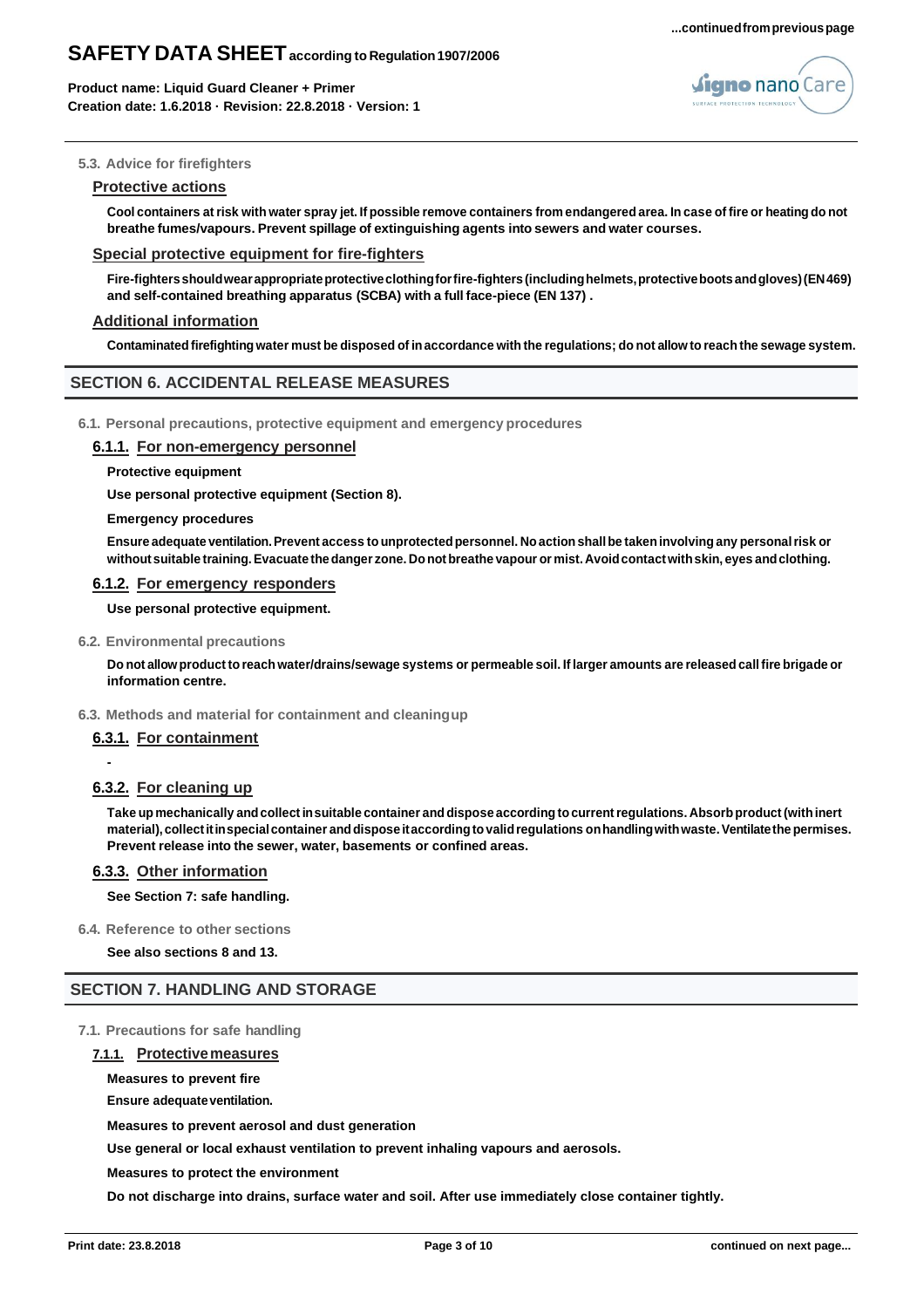**Product name: Liquid Guard Cleaner + Primer Creation date: 1.6.2018 · Revision: 22.8.2018 · Version: 1**



## **7.1.2. Advice on general occupational hygiene**

**Donoteat,drinkorsmokewhileworking.Donotbreathevapours/mist.Usegoodpersonalhygienepractices-washhandsat**  breaks and when done working with material. Avoid contact with skin, eyes and clothes. Remove contaminated clothes and wash **before re-use. Wear suitable protective equipment; see chapter8.**

#### **7.2. Conditions for safe storage, including any incompatibilities**

#### **7.2.1. Technical measures and storage conditions**

**Store inaccordance withlocalregulations.Protectfrom open fire,heat anddirect sunlight. Keepaway fromfood, drink andanimal**  feedingstuffs. Keep in a cool, dry and well ventilated place. Store at room temperature. Store away from alkalines. Acid-resistant **floor.**

#### **7.2.2. Packaging materials**

**Store in original container.**

## **7.2.3. Requirements for storage rooms and vessels**

**Close open containers after use. Put the container upright to prevent from leaking. Do not store in unlabelled containers.**

## **7.2.4. Storage class**

## **7.2.5. Further information on storage conditions**

**-**

**-**

**-**

**-**

- **7.3. Specific end use(s)**
	- **Recommendations**

**Industrial sector specific solutions**

# **SECTION 8. EXPOSURE CONTROLS/PERSONAL PROTECTION**

#### **8.1. Control parameters**

## **8.1.1. Occupational Exposure limit values**

**No information.**

#### **8.1.2. Information on monitoring procedures**

BS EN 14042:2003 Title Identifier: Workplace atmospheres. Guide for the application and use of procedures for the assessment of **exposure to chemical and biologicalagents.**

#### **8.1.3. DNEL values**

**No information.**

#### **8.1.4. PNEC values**

**No information.**

**8.2. Exposure controls**

## **8.2.1. Appropriate engineering control**

**Substance/mixture related measures to prevent exposure during identified uses**

**Do not breathe vapours/aerosols. Use good personal hygiene practices-wash hands at breaks and when done working with**  material. Handle in accordance with good industrial hygiene and safety practice. Do not eat, drink or smoke while working. Avoid **contact with skin, eyes and clothes.**

**Organisational measures to prevent exposure**

**Remove all contaminated clothes immediately and wash them before reuse.**

**Technical measures to prevent exposure**

**Provide goodventilationand local exhaust inthe area with increased concentration. Keepaway from food, drink and animal feedingstuffs.**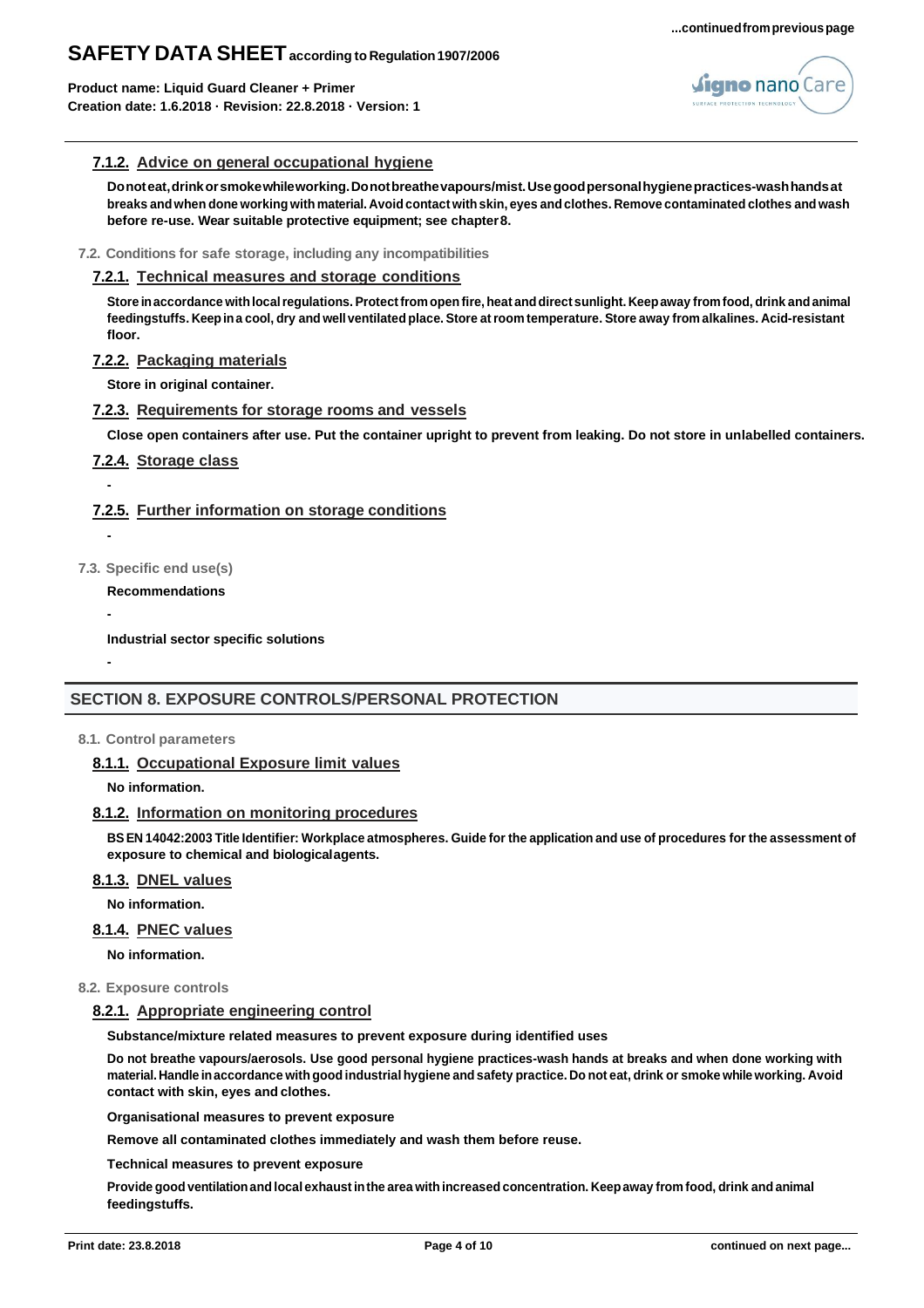



### **8.2.2. Personal protective equipment**

#### **Eye and face protection**

**Wear safety glasses with side shields (EN 166) against possible splashes into the eyes.**

#### **Hand protection**

Protective gloves (EN 374). The penetration time is determined by the protective glove manufacturer and should be followed. Follow the manufacturer's instructions for use, storage, maintenance and glove changing. In case of damage or at the first signs of wear and tear, change the gloves immediately. The selection of the suitable gloves does not only depend on the material, but **also on further marks of quality and varies from manufacturer to manufacturer.**

#### **Skin protection**

Wear suitable protective clothing. Cotton protective clothing (EN ISO 13688) and shoes that cover the entire foot (EN ISO 20345).

**Respiratory protection**

**Incase ofinsufficientventilationwear suitable respiratory protection.Wearsuitableprotectivebreathingmask (EN136) withfilter A2-P2 (EN 14387).**

#### **Thermal hazards**

**-**

# **8.2.3. Environmental exposure controls**

**Substance/mixture related measures to prevent exposure**

**The emissions generatedby manufacturingprocesses, includingthosegeneratedby ventilationequipment,shouldbe checkedto ensure compliance with environmentalstandards**

#### **Technical measures to prevent exposure**

**Do not allow product to reach drains, sewage systems or ground water.**

## **SECTION 9. PHYSICAL AND CHEMICAL PROPERTIES**

**9.1. Information on basic physical and chemical properties**

| Physical state: | liquid; liquid-impregnated tissue |
|-----------------|-----------------------------------|
| Colour:         |                                   |
| Odour:          |                                   |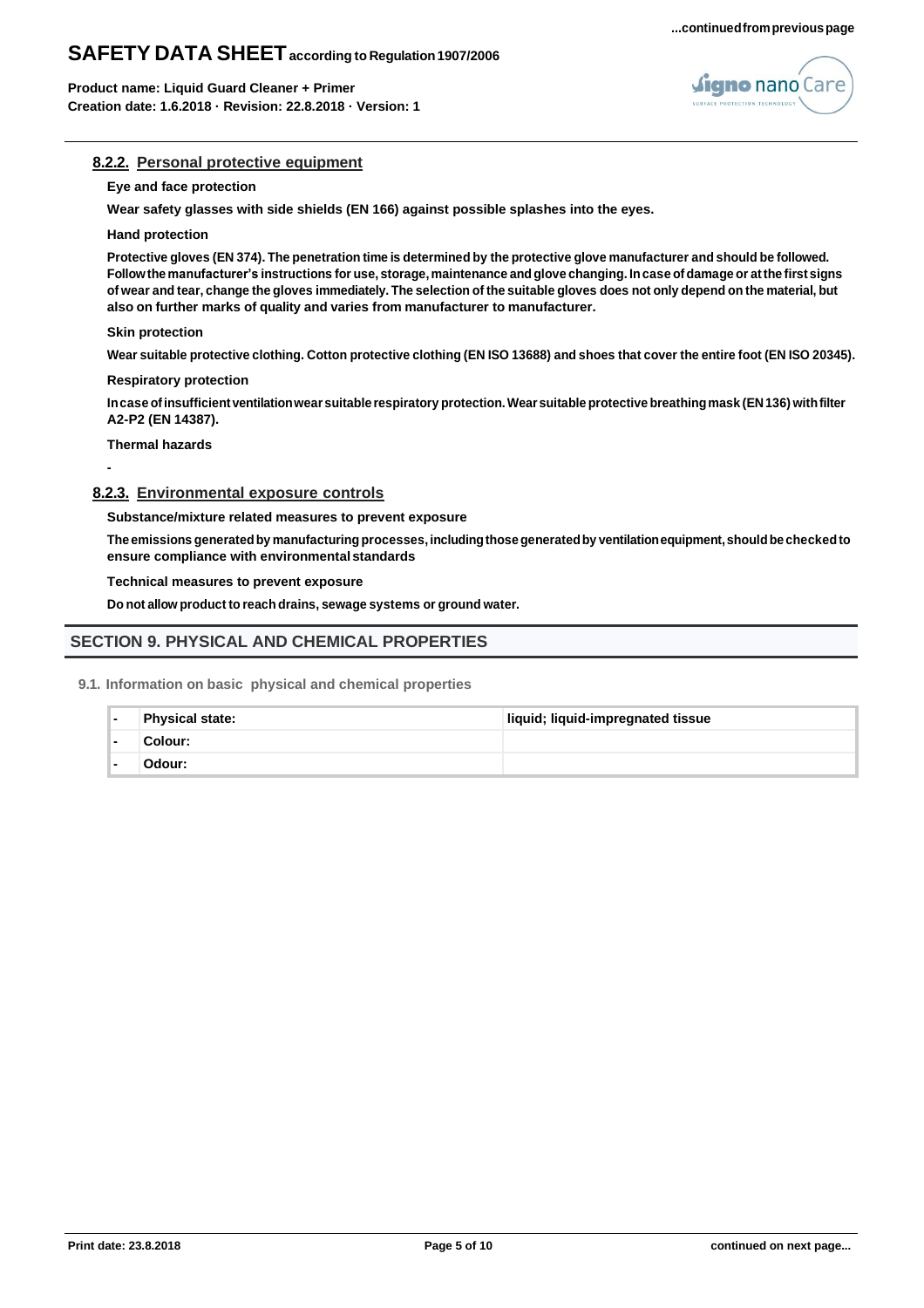**Product name: Liquid Guard Cleaner + Primer Creation date: 1.6.2018 · Revision: 22.8.2018 · Version: 1**

## **...continuedfrompreviouspage**



## **Important health, safety and environmental information**

| $\blacksquare$ | pH                                  | 9                        |
|----------------|-------------------------------------|--------------------------|
| $\blacksquare$ | <b>Melting point/Freezing point</b> | No information.          |
| $\blacksquare$ | Initial boiling point/boiling range | 100 °C                   |
| $\blacksquare$ | <b>Flash point</b>                  | No information.          |
| $\blacksquare$ | <b>Evaporation rate</b>             | No information.          |
| $\blacksquare$ | Flammability (solid, gas)           | No information.          |
| $\blacksquare$ | <b>Explosion limits (vol%)</b>      | No information.          |
| $\blacksquare$ | Vapour pressure                     | No information.          |
| $\blacksquare$ | Vapour density                      | No information.          |
| ٠              | <b>Density</b>                      | No information.          |
| $\blacksquare$ | <b>Solubility</b>                   | Water:<br><b>Soluble</b> |
| $\blacksquare$ | <b>Partition coefficient</b>        | No information.          |
| $\blacksquare$ | Auto-ignition temperature           | No information.          |
| $\blacksquare$ | <b>Decomposition temperature</b>    | No information.          |
| $\blacksquare$ | <b>Viscosity</b>                    | No information.          |
| $\blacksquare$ | <b>Explosive properties</b>         | No information.          |
| $\blacksquare$ | <b>Oxidising properties</b>         | No information.          |

#### **9.2. Other information**

**- Remarks:**

## **SECTION 10. STABILITY AND REACTIVITY**

#### **10.1. Reactivity**

**Stable under recommended transport or storage conditions.**

**10.2. Chemical stability**

**Product is stable under normal conditions according to handling and storage.**

**10.3. Possibility of hazardous reactions**

**The product is stable under recommended storage and handling conditions.**

**10.4. Conditions to avoid**

**No special precautions required. Consider the directions for use and storage.**

**10.5. Incompatible materials**

**Not known.**

**10.6. Hazardous decomposition products**

**Undernormaluseconditionsnohazardous decompositionproducts expected.Incaseoffire/explosionvapours dangerous for health are spread.**

# **SECTION 11. TOXICOLOGICAL INFORMATION**

**11.1. Information on toxicologicaleffects**

## **11.1.1. Acute toxicity**

#### **Additional information**

**Not classified for acute toxicity.**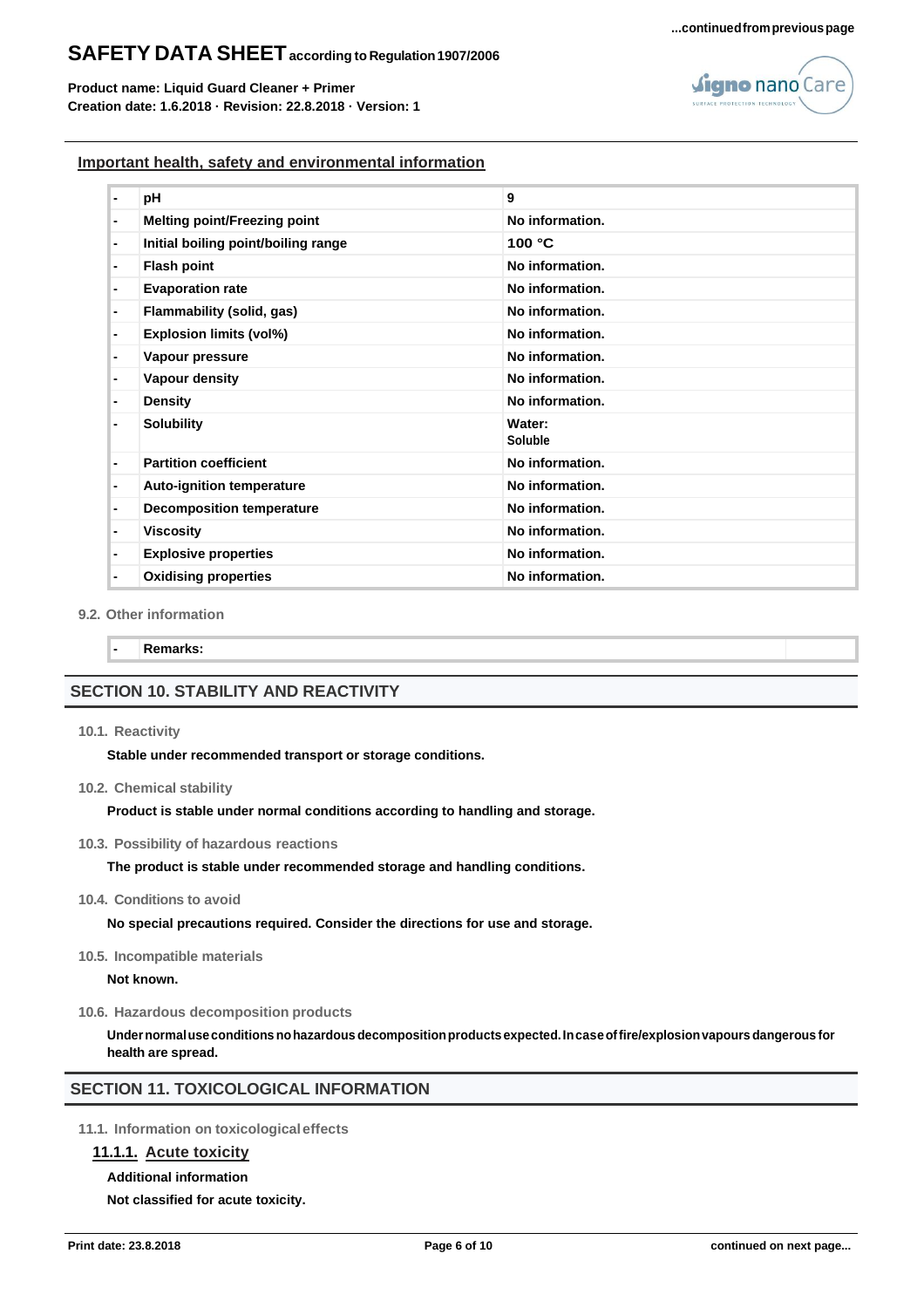



## **11.1.2. Skin corrosion/irritation, serious eye damage/irritation**

**Additional information**

**The product is not classified as irritating to skin and eyes.**

## **11.1.3. Respiratory or skin sensitisation**

**Additional information**

**Not classified as sensitizing.**

## **11.1.4. Carcinogenicity, Mutagenicity, Reproductive toxicity**

**Carcinogenicity**

**No information.**

**(Germ cell) mutagenicity**

**No information.** 

**Reproductive toxicity** 

**No information.**

**Summary of evaluation of the CMR properties**

**The product is not classified as carcinogenic, mutagenic or toxic for reproduction.**

## **11.1.5. STOT - single and repeated exposure**

**Additional information**

**STOT RE (repeated exposure): not classified. STOT SE (single exposure): not classified.**

**11.1.6. Aspiration hazard**

**Additional information** 

**Aspiration hazard: Not Classified.**

# **SECTION 12. ECOLOGICAL INFORMATION**

**12.1. Toxicity**

**12.1.1. Acute (short-term) toxicity**

**No information.**

# **12.1.2. Chronic (long-term) toxicity**

**No information.**

**12.2. Persistence and degradability**

## **12.2.1. Abiotic degradation, physical- and photo-chemical elimination**

**No information.**

## **12.2.2. Biodegradation**

**No information.**

## **12.3. Bioaccumulative potential**

## **12.3.1. Partition coefficient**

**No information.**

## **12.3.2. Bioconcentration factor (BCF)**

**No information.**

**12.4. Mobility in soil**

## **12.4.1. Known or predicted distribution to environmentalcompartments**

**No information.**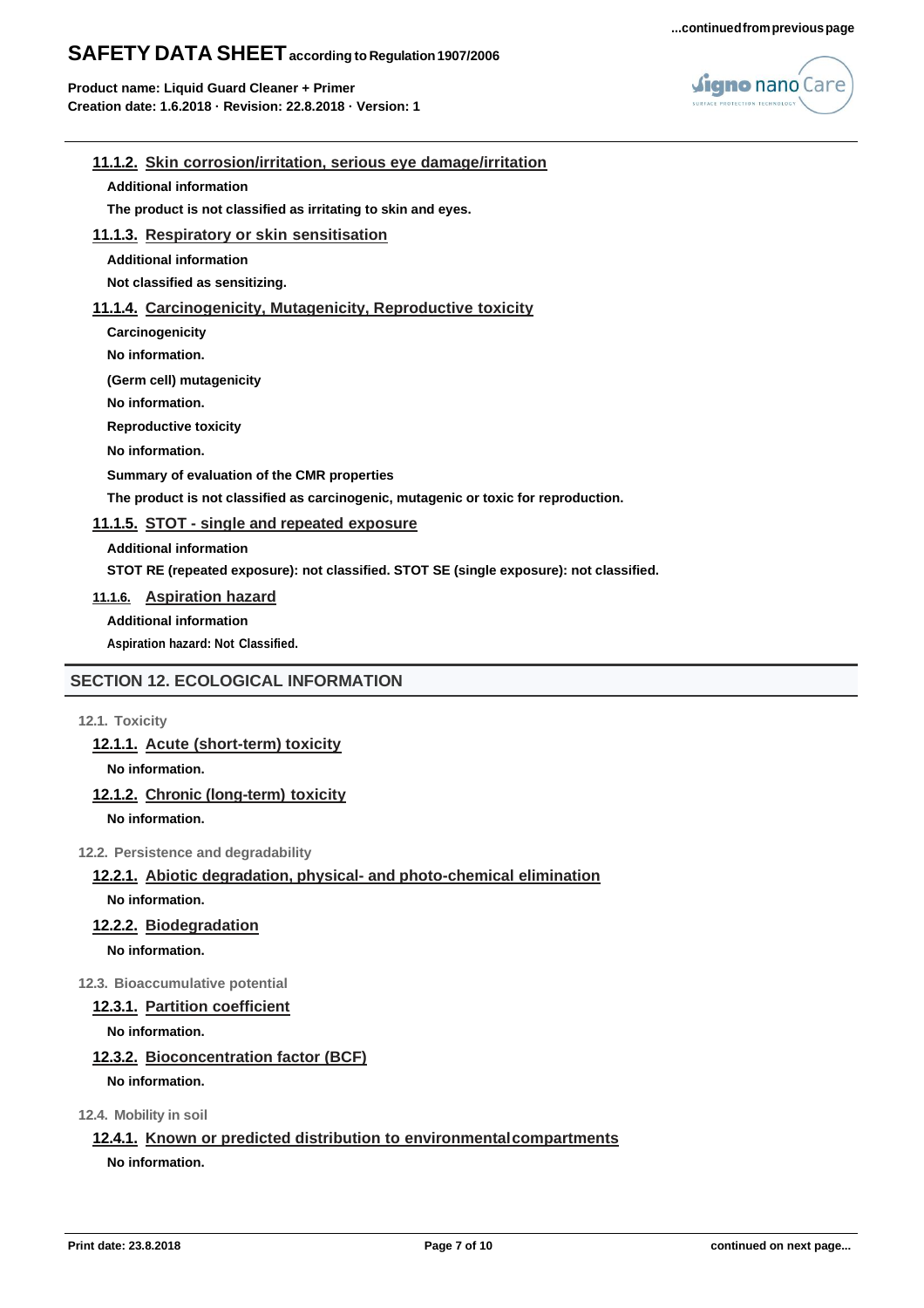



# **12.4.2. Surfacetension**

**No information.**

**12.4.3. Adsorption/Desorption**

## **No information.**

**12.5. Results of PBT and vPvB assessment**

#### **No evaluation.**

**12.6. Other adverse effects**

**No information.**

**12.7. Additional information**

#### **For product**

**Product is not classified as dangerous for environment. Do not allow to enter ground water, water course or sewage system. Water hazard class 1 (Self-assessment): slightly hazardous for water**

## **SECTION 13. DISPOSAL CONSIDERATIONS**

## **13.1. Waste treatment methods**

## **13.1.1. Product / Packaging disposal**

**Waste chemical**

**Disposeofinaccordancewithapplicablewastedisposalregulation. Disposalmustbemadeaccordingtoofficialregulations:to leaveittoauthorizedcollector/remover/transformer ofwaste.Donotallowproducttoreachdrans/sewagesystems.**

**- Waste codes / waste designations according to LoW** 

**200130-detergentsotherthanthosementionedin200129** 

**Packaging**

**Dispose of in accordance with applicable waste disposal regulation. Deliver completely emptied containers to approved waste disposal authorities.**

## **13.1.2. Waste treatment-relevant information**

# **13.1.3. Sewage disposal-relevant information**

**-**

**-**

## **13.1.4. Other disposal recommendations**

## **SECTION 14. TRANSPORT INFORMATION**

## **14.1. UN number**

#### **not applicable**

**14.2. UN proper shipping name**

#### **ADR, RID, IMDG, ADN, IATA: Not dangerous according to transport regulations.**

**14.3. Transport hazard class(es)**

#### **not applicable**

**14.4. Packing group**

#### **not applicable**

**<sup>-</sup>**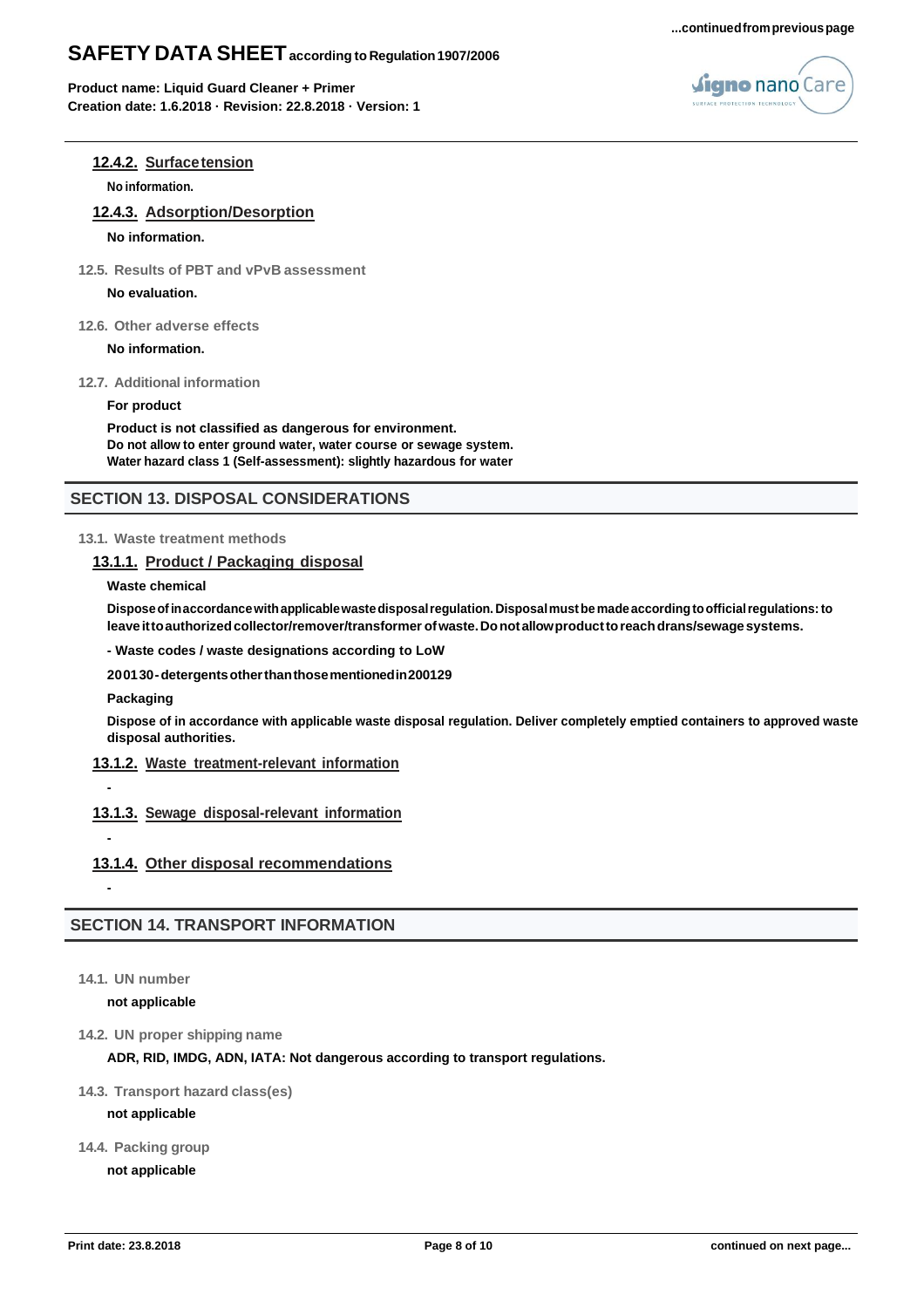#### **...continuedfrompreviouspage**

# **SAFETY DATA SHEETaccording to Regulation1907/2006**

**Product name: Liquid Guard Cleaner + Primer Creation date: 1.6.2018 · Revision: 22.8.2018 · Version: 1**



#### **14.5. Environmental hazards**

**NO**

**14.6. Special precautions for user**

#### **not applicable**

**14.7. Transport in bulk according to Annex II of Marpol and the IBCCode**

**not applicable**

## **SECTION 15. REGULATORY INFORMATION**

**15.1. Safety, health and environmental regulations/legislation specific for the substance or mixture**

**- Regulation(EC) No1907/2006 concerningthe Registration, Evaluation,Authorisation and Restriction of Chemicals (REACH) (including last amendment Commission Regulation (EU)2015/830)**

**- Regulation (EC) No 1272/2008 on classification, labelling and packaging of substances and mixtures**

## **15.1.1. Information according 2004/42/EC about limitation of emissions of volatile organic compounds (VOC-guideline)**

**not applicable**

## **15.1.2. Regulation EC 648/2004 on detergents**

**5% - 15%: phosphates; < 5%: phosphonates; perfumes**

**15.2. Chemical Safety Assessment**

**No Chemical Safety Assessment has been carried out for this substance/mixture by the supplier.**

## **SECTION 16. OTHER INFORMATION**

## **Indication of changes**

**-**

**-**

**-**

**Key literature references and sources for data**

**List of relevant H phrases**



**Provided correct labelling of the product**

- **Compliance with the local legislation**
- **Provided correct classification of the product**
- **Provided adequate transport data**

**© [BENS Consulting](https://expert.bens-consulting.com/en/benefits#warranty) | [www.bens-consulting.com](https://expert.bens-consulting.com/en/benefits#warranty)**